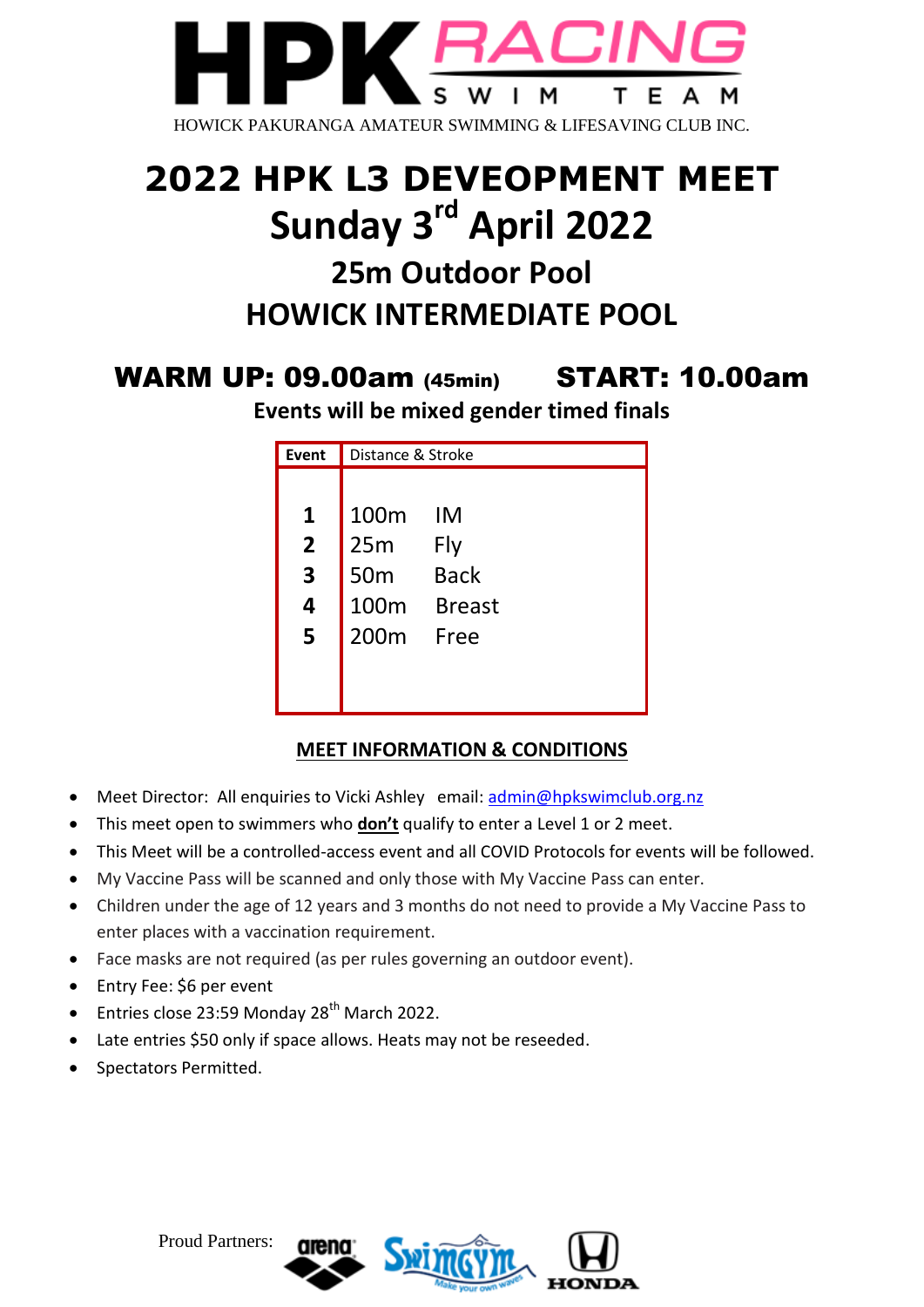

**This meet is run as a Development meet but DNF will be given if the required distance has not been completed and NS if the required stroke is not swum correctly eg if freestyle is swam in a breaststroke event.**

- All events are open age
- All events will be mixed timed finals with, over the top starts.
- HPK & the Meet Director reserves the right to restrict event numbers if entries exceed the nominated time frame.
- Entries with 'No Times' or 'NT' **will** be accepted.
- All entries to be done through SNZ database.
- Refunds on medical grounds will only be given when a medical certificate, signed by a medical practitioner, is supplied to the Meet Director.
- Withdrawals: ALL withdrawals must be lodged in writing at least 30 mins prior to the start of the session. An entrant not complying with the above will be deemed a late withdrawal and may be fined \$15.00 per event.
- Para swimmers are welcome and eligible to compete under IPC Swimming rules. Para swimmers must present their classification card to the Technical Director prior to the commencement of the meet.
- Swimmers with strapping must provide signed documentation from a health practitioner or physiotherapist to the Technical Director prior to swimming. Any swimmer without signed documentation may NOT be permitted to swim.
- Programs: this will be a paperless meet. Programs available from Thursday  $31<sup>st</sup>$  March 2022.
- The Meet will be conducted under SNZ's rules as a Development Meet, regulations, FINA bylaws & rules with Local Conditions applied, where sufficient qualified persons are available.
- All participants must agree to comply with the Sports Anti-Doping Rules and Regulations
- HPK Swimming Club will not be responsible for any loss or damage to personal belongings during this Meet.
- In entering this Meet participants agree to allow photograph, video, multimedia or film likeness taken by accredited photographers to be used for any legitimate purpose by HPK Swimming Club &/or Auckland Swimming Association, their sponsors or others. ALL photographers must be approved by the Meet Director.
- Manual Timing will be utilised.
- The pool is 25m length but not certified and has a depth of 1.34m.
- In entering a Swimmer the Parent or Guardian agrees to help with duties if asked and failure to assist may result in the Swimmers removal of events without refund.